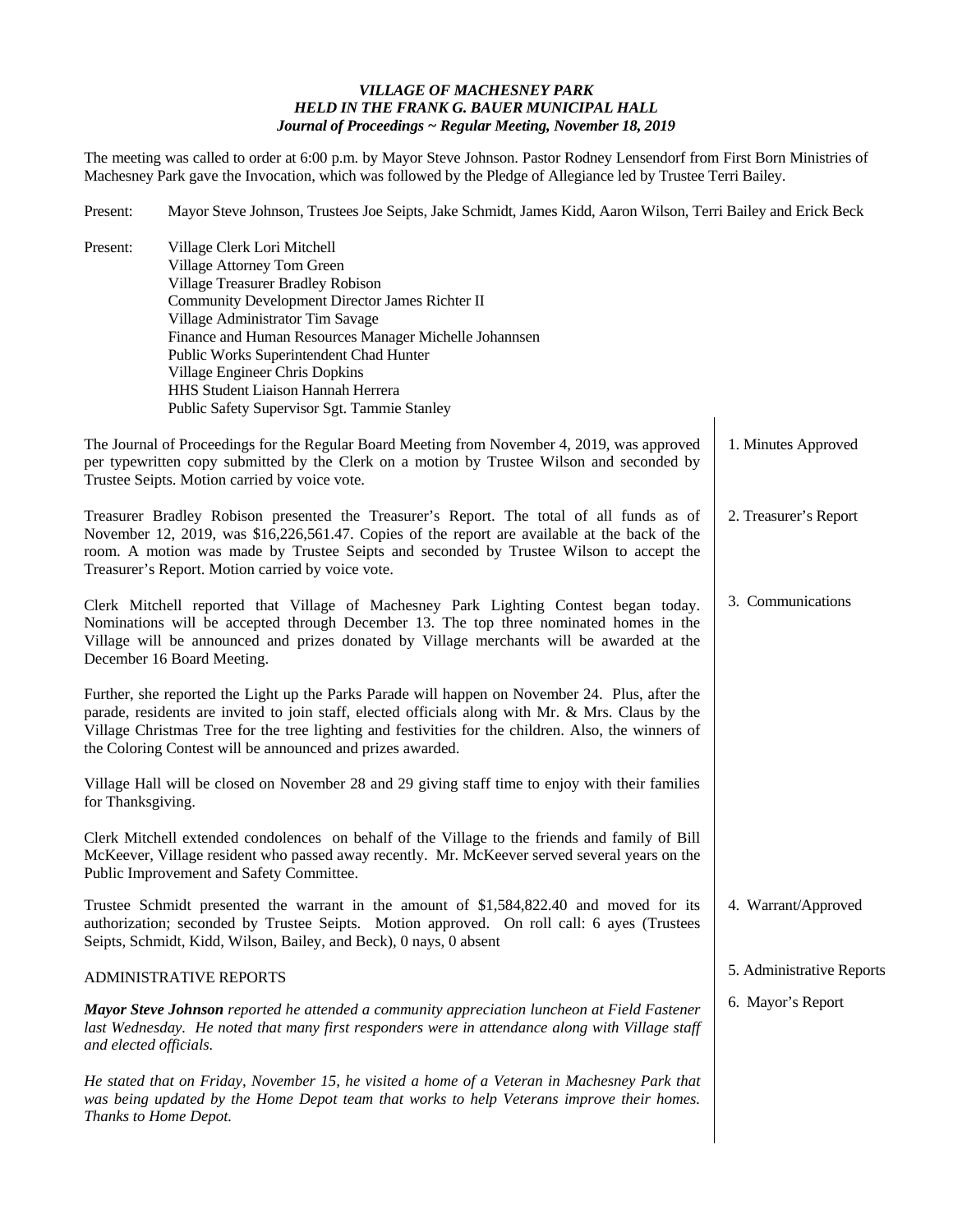*Journal of Proceedings November 18, 2019 Page Two* 

*The Village's Annual Toy Drive to benefit Helping Hands Food Pantry is currently in progress. Helping Hands Pantry serves over 400 families each month. New unwrapped toys can be donated at Village Hall through December 13.* 

*This coming Sunday, November 24, will be the annual Light up the Park's Parade. It starts at 4:45 p.m. from the GE Parking Lot (formerly Barber Colman) on Clifford Avenue in Loves Park. The parade will go north on Elm Avenue and turn on Roosevelt West to the Machesney Town Center. Immediately following the Tree Lighting, the Village will have its annual Tree Lighting with Mr. and Mrs. Claus. This will be a great event. Hope to see everyone there.* 

**Attorney Tom Green** had no report this evening.

**Village Administrator Tim Savage** had no report this evening.

**Finance and HR Manager Michelle Johannsen** had no report this evening.

*Community Development Director James Richter II reported that two weeks ago he provided an update regarding the Northern Illinois Land Bank Authority and items they are working on. He advised the Village received notice that as of last Friday, the Land Bank was awarded a \$250,000 Grant and will move on to phase two of property acquisitions.* 

*Public Works Superintendent Chad Hunter reported regarding the leaf vacuuming. Rock River Disposal plans on resuming this disposal program later this week. They will continue this program through the end of the month, weather permitting. He indicated it has not been a great month for leaf vacuuming because of the snow and the cold temperatures. He shared that residents can still put leaves out in yard bags and cans marked with an "X". This might be the better option to ensure that they get picked up.* 

*Village Engineer Chris reported that weather has not been very good for the construction industry as well for the past month or so. He said the bottom kind of dropped out on their projects around October 25 and their long-term forecast does not look good or conducive to getting everything done that they want to get done. Further, he provided an update on projects in the Village as follows:*

- *1) Stonehedge Storm Sewer: The contractors are going to get everything put back as close to normal as they can. All the sidewalk that is formed and curbing that has been removed and formed up, and the high use areas for pedestrian use will all get put back this week. They will pave all the driveway approaches and rough grade and get the barricades and other things that they don't need out of there and cleaned up as much as possible.*
- *2) Public Works Building: About 95% of the steel is up and the contractor is working to complete that. Everything is kind of taking shape. If you go out there now, you can see where all the garage*  doors are going to be and it's exciting to see. The contractor started placing the insulated wall *panels and that will occupy a lot of their time during the next couple of weeks. They do not think they will be able to do much outside this winter unless the weather breaks. Plans are to get the building enclosed and once that is done and heated, then they can get everything done inside.*

*Harlem High School Student Liaison Hannah Herrera reported last Wednesday was Fall Award Night. Students received their letters and recognitions for Student-Athlete Awards. This week National Honor Society will be having its NHS Induction Dinner for Juniors being inducted into NHS. This is quite an honor and accomplishment being selected for NHS. NHS will also be having students volunteering at Stroll on State by picking up trash that accumulates during this event.* 

7. Attorney's Report

- 8. Village Administrator
- 9. Finance/HR Manager
- 10. Comm. Dev Dir

11. Public Works Supt.

12.Village Engineer

13. Student Liaison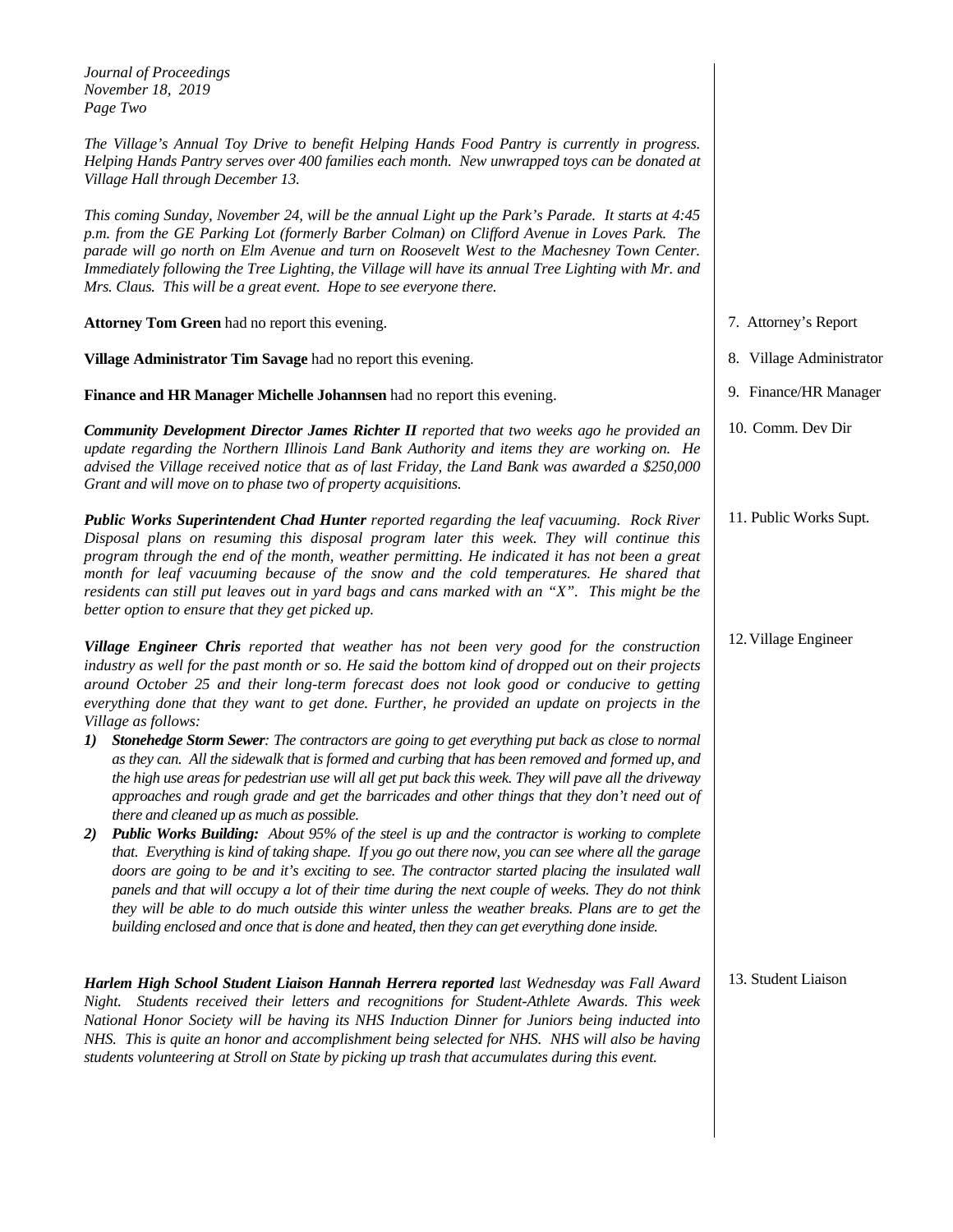| Journal of Proceedings<br>November 18, 2019<br>Page Three                                                                                                                                                                                                                                                                                                                                                                                                                                                                                                |                                                                |
|----------------------------------------------------------------------------------------------------------------------------------------------------------------------------------------------------------------------------------------------------------------------------------------------------------------------------------------------------------------------------------------------------------------------------------------------------------------------------------------------------------------------------------------------------------|----------------------------------------------------------------|
| Mayor Johnson congratulated Tammie Stanley on her promotion to Lieutenant and introduced Lt.<br>Tammie Stanley!                                                                                                                                                                                                                                                                                                                                                                                                                                          | 14. Pub Safety Supervisor                                      |
| Public Safety Supervisor, Lt. Tammie Stanley reported regarding a fundraiser she has been<br>coordinating with Maximum Performance which will occur on November 29 at 11:00am. She<br>indicated this would benefit the Mayor's Toy Drive at the Village and also the Shop with a Cop<br>Fundraiser as well. She asked everyone to take a flier to share the information or share it from the<br>Sheriff's Facebook Page. She also indicated she is still seeking door prizes and give-away prizes for<br>this event so please contact her if interested. |                                                                |
| <b>COMMITTEE AND TRUSTEE REPORTS</b>                                                                                                                                                                                                                                                                                                                                                                                                                                                                                                                     | 15. Committee Reports                                          |
| District #1 Trustee Seipts, Administration and Finance Committee Vice-Chair had no report this<br>evening.                                                                                                                                                                                                                                                                                                                                                                                                                                               | 16. District #1 Report                                         |
| District #2 Trustee Schmidt, Administration and Finance Chair reported that the A&F<br>Committee met this evening and recommended approval of two Resolutions that will be on the<br>December 2 Board Agenda. Further, on behalf of the planning committee for Field Fastener, he<br>thanked all the First Responders, Public Officials and Staff who joined Field for this great event.                                                                                                                                                                 | 17. District #2 Report                                         |
| District #3 Trustee Kidd, Planning and Economic Development Vice-Chair wished everyone a<br>Happy Thanksgiving.                                                                                                                                                                                                                                                                                                                                                                                                                                          | 18. District #3 Report                                         |
| District #4 Trustee Wilson, Planning and Economic Development Chair, had no report this<br>evening.                                                                                                                                                                                                                                                                                                                                                                                                                                                      | 19. District #4 Report                                         |
| District #5 Trustee Bailey, Public Improvements and Safety Vice-Chair, had no report this<br>evening.                                                                                                                                                                                                                                                                                                                                                                                                                                                    | 20. District #5 Report                                         |
| District #6 Trustee Beck, Public Improvements and Safety Chair, reminded residents of<br>Machesney Park and surrounding areas to "Shop Local" this holiday season.                                                                                                                                                                                                                                                                                                                                                                                       | 21. District #6 Report                                         |
| CONSENT AGENDA - Mayor Johnson noted that the next item is the Consent Agenda. He asked<br>Staff to introduce all items to be considered under the Consent Agenda.                                                                                                                                                                                                                                                                                                                                                                                       | 22. Consent Agenda                                             |
| Village Administrator Tim Savage, presented the items on tonight's Consent Agenda as follows                                                                                                                                                                                                                                                                                                                                                                                                                                                             |                                                                |
| A. Ordinance 46-19, Creating a Text Amendment to Chapter 9 to Reduce Number of Class "A"<br>Licenses, Final Reading<br>Ordinance 43-19, Creating a Text Amendment to Zoning Code, Regulating Adult-Use Cannabis<br>В.<br>Business Establishments, First Reading<br>Resolution 71-R-19, Declaring Surplus TIF Funds for IL Rte. 251/173 Gateway TIF<br>C.                                                                                                                                                                                                 | Ord 46-19/Final/Pass<br>Ord 43-19/1st/Pass<br>Res 71-R-19/Pass |
| Mayor Johnson asked if there were any ite<br>ms to be removed from the Consent Agenda to be considered separately. There were no items<br>removed from the Consent Agenda. The Consent Agenda was accepted as presented.                                                                                                                                                                                                                                                                                                                                 |                                                                |
| Mayor Johnson called for a motion to approve all items under the Consent Agenda. The motion<br>was made by Trustee Beck and seconded by Trustee Bailey. The motion was approved by roll call<br>vote: 7 ayes (Trustees Seipts, Schmidt, Kidd, Wilson, Bailey, Beck and Mayor Johnson), 0 nays, 0<br>absent                                                                                                                                                                                                                                               |                                                                |
| <b>UNFINISHED BUSINESS: None</b>                                                                                                                                                                                                                                                                                                                                                                                                                                                                                                                         | 23. Unfinished Business -                                      |
| <b>NEW BUSINESS: None</b>                                                                                                                                                                                                                                                                                                                                                                                                                                                                                                                                | None<br>24. New Business - None                                |